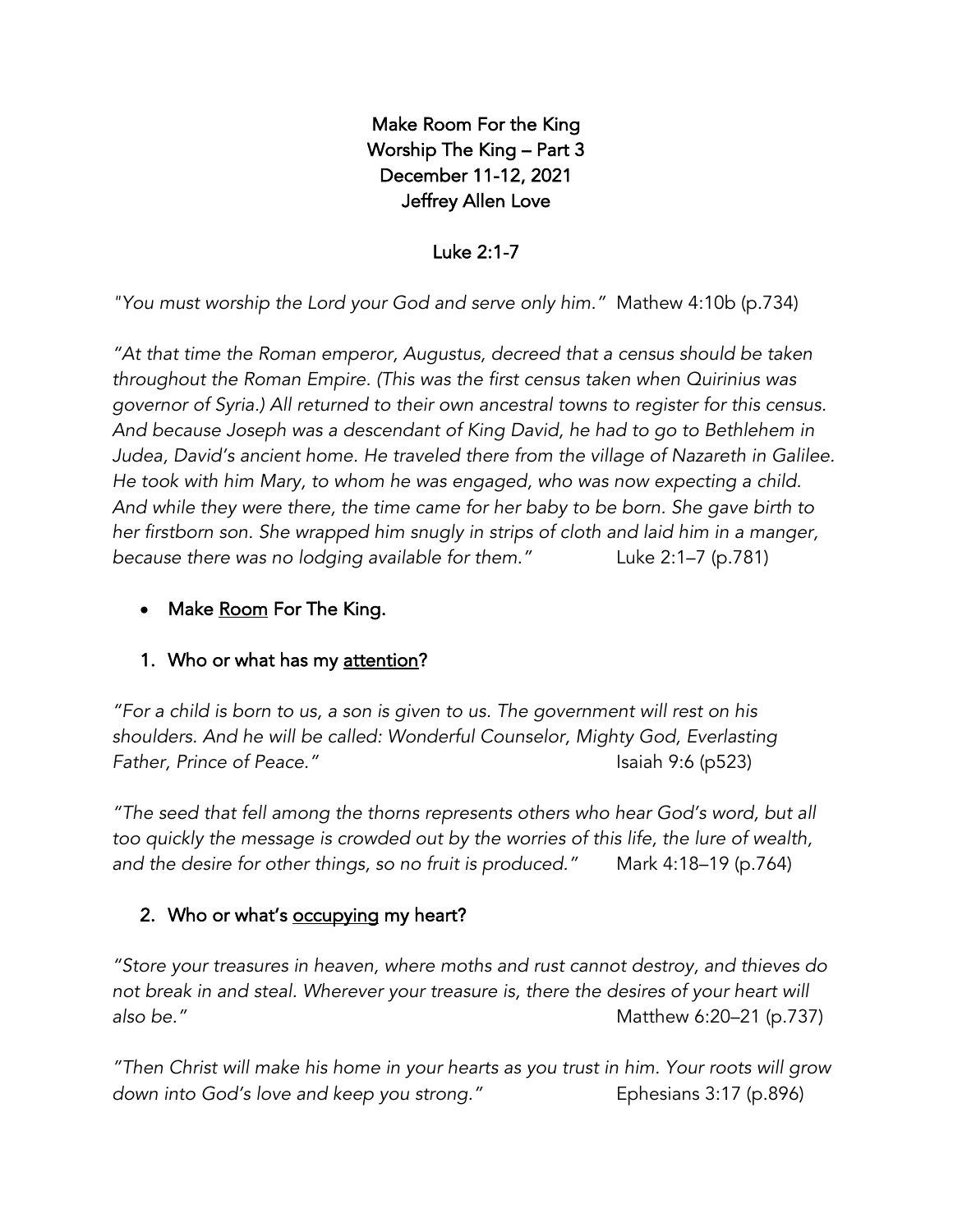# 3. Have I settled for the good life rather than the best life?

*"But now let me show you a way of life that is best of all."* 1 Corinthians 12:31b (p.878)

*"'For I know the plans I have for you,' says the LORD. 'They are plans for good and not for disaster, to give you a future and a hope.'"* Jeremiah 29:11 (p.596)

My Next Step This Week: \_\_\_\_\_ In order to make room for The King I need to clear out



 $\overline{\phantom{a}}$  . The set of  $\overline{\phantom{a}}$  ,  $\overline{\phantom{a}}$  ,  $\overline{\phantom{a}}$  ,  $\overline{\phantom{a}}$  ,  $\overline{\phantom{a}}$  ,  $\overline{\phantom{a}}$  ,  $\overline{\phantom{a}}$  ,  $\overline{\phantom{a}}$  ,  $\overline{\phantom{a}}$  ,  $\overline{\phantom{a}}$  ,  $\overline{\phantom{a}}$  ,  $\overline{\phantom{a}}$  ,  $\overline{\phantom{a}}$  ,  $\overline{\phantom{a}}$  ,

Discussion/Groups Guide Weekend Talk of December 11-12, 2021 *Worship The King - Part 3* 



### *Make Room for The King*

Life Groups (on break until 1/16/22) use this guide in their discussion and study of the Weekend Talk. Use this also as a discussion guide with your family and friends.

Find out more about Groups (in person and online) at alivechurch.com/groups.

#### Conversation Starters

- What makes for a perfect Christmas for you and why? What are the must-haves—the things you make sure will be as you want them to be or as you want them to happen?
- Is there something or someone who just makes Christmas for you? In other words, if it did not happen or they did not come, it would not be Christmas for you?
- What makes your most memorable Christmas so memorable?

#### Quick Review

Looking back at your Talk Notes, was there anything you heard in the service that stood out to you, challenged you, or maybe even confused you?

#### Discussion Starters from the Weekend Talk

Refer to the Talk Notes and Bible verses from the Talk Notes.

This week's One Thing: The key principle that Pastor Jeff Love challenges us with is:

# Make Room for The King.

Series Memory Verse: Matthew 4:10 (p.735)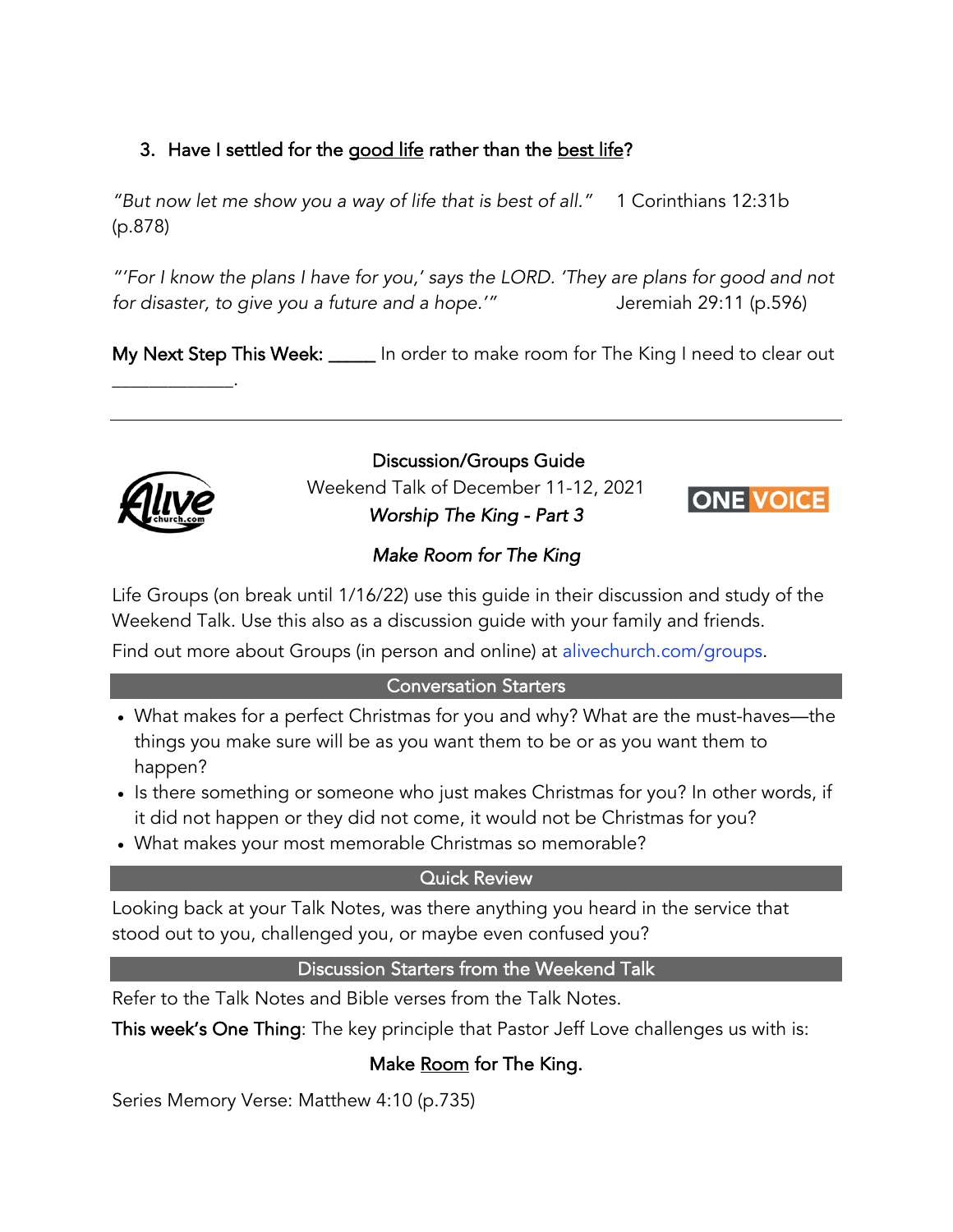Background: Luke 2:1-7 (p.762)

- Were you surprised to learn that there actually is not an "innkeeper" specifically mentioned in this account but, rather, just a mention of there being "no lodging" for them?
- There was "no vacancy" for baby Jesus. Today Jesus looks for a place to take up residence—in our hearts. Do you have room for Him?
- Reflect on how significant it is that the King of Kings was born in such a place as He was.
	- o The prophet Micah (Micah 5:2 (p.685)) wrote a prophecy for where Jesus would be born—about 700 years before it happened! Fulfilled prophecy is one of many key elements that testify to the validity of scripture.

Jeff challenged us to ask three questions to evaluate how we are doing with regards to Making Room for the King…

- **1. What or Who has my attention?** See Isaiah 9:6 (p.523) and Mark 4:18-19 (p.764)
- Many people missed out on the birth of the King, even though they had been waiting and looking for hundreds of years. Why do you think that is?
	- o When have you "missed" God in your life? What caused this? Were you distracted?
- What is your biggest challenge to "making room" for Jesus every day in your life? o See our Memory verse. It ties in well with Mark 4:18-19.
- 2. Who or what is occupying my heart? See Matthew 6:20-21 (p.736); Ephesians 3:17 (p.896) and 1 Thessalonians 5:21 (p.907)
- Is your life so full, so occupied, that there is no room for Jesus?
- How do you "hold on to what is good" (1 Thess. 5:21)?
- **3.** Have I settled for the good life rather than the best life? See 1 Corinthians 12:31b (p.878) and Jeremiah 29:11 (p.596)
- Does the "good" in your life crowd out the "best"?
- When have you "settled" for less rather than seeking God's best?
- o This is different than "contentment". We are called to be content with what God has given us and where he has put us. The principle here is that we are settling on something other than what God has guided us into.
- How will "making room for the King" affect your life?

# Digging Deeper

This week we have a bit of a different kind of engagement with the Word.